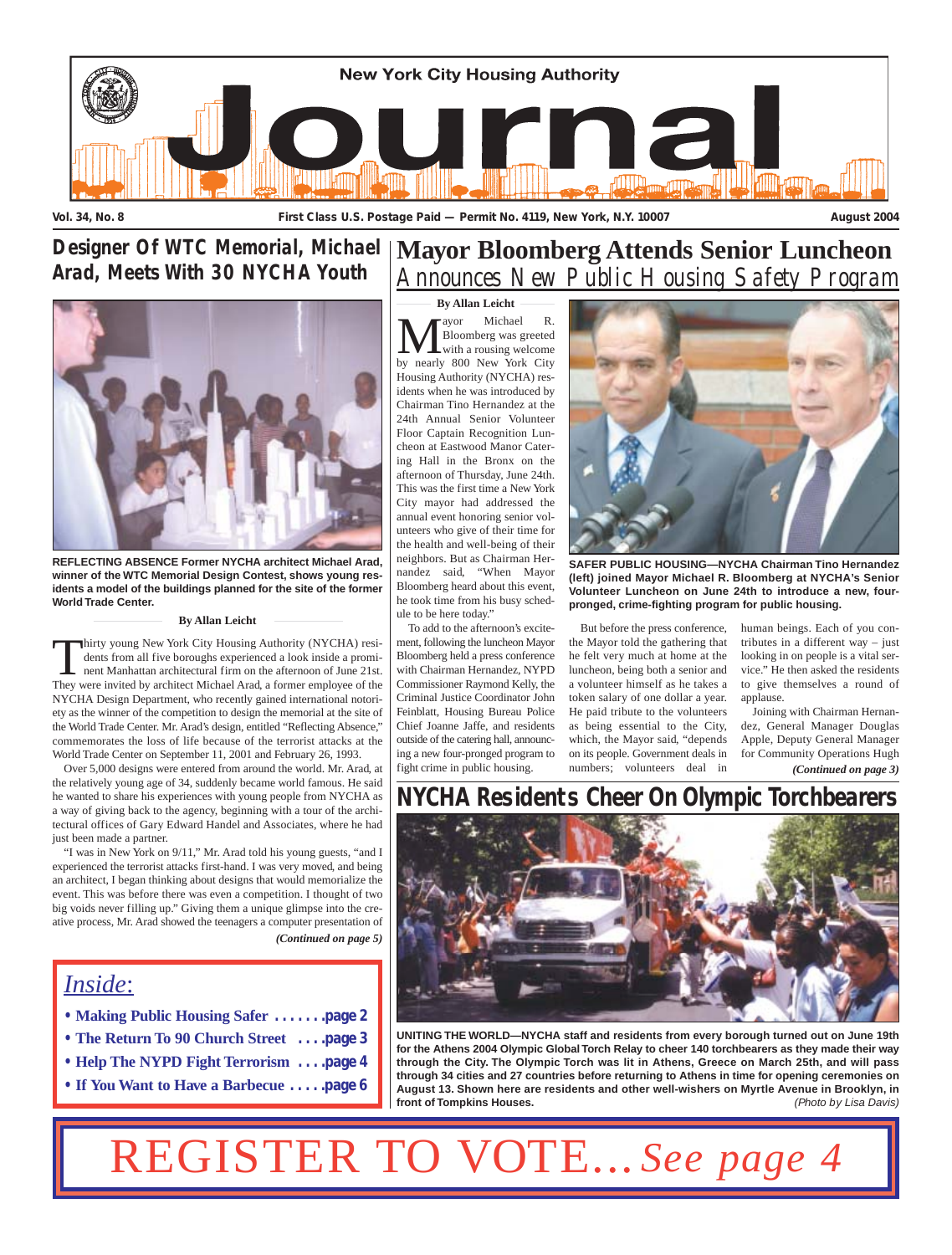#### *Message From The Mayor*

#### **Make Public Housing Safer**



**OM** Tune 24th, at the New York City Housing<br>Authority's (NYCHA's)<br>24th Annual Senior Volunteer York City Housing Authority's (NYCHA's) Floor Captain Recognition Luncheon in the Bronx, it was my pleasure to announce a new program that will make NYCHA residents even safer in their homes and neighborhoods. It's called "Operation Safe Housing." Under the leadership of Police Commissioner Raymond Kelly and NYCHA Chairman Tino Hernandez, we have made

public housing safer than ever before — but Operation Safe Housing will show we can do even better. We will apply the surgical, teamoriented Operation Spotlight strategy to the drug dealers and gun and sex offenders who prey upon law-abiding NYCHA residents.

Since 1996, major crime in New York City public housing has plummeted nearly 50%. However, statistics show that public housing is still disproportionately targeted by criminals for three distinct types of crime: gun violence, sex crimes, and drug trafficking.

• The first prong of Operation Safe Housing focuses on sex offenders, allowing for even closer monitoring of sex offenders who live in public housing. Rather than depending upon sex offenders to mail in a form or report in person to a police precinct, as they have been required to do under the State's Sex Offender Registry Act, or Megan's Law, the police will now go directly to the sex offenders. For the first time, specially trained police officers will visit the homes of every sex offender claiming to live in public housing and personally verify their addresses. Offenders who are not living at the addresses where they have registered will be arrested and prosecuted for violating Megan's Law. Follow-up visits will be repeated every six months.

• The second prong focuses on gun offenders, sex offenders, and high-level drug dealers whose crimes subject them to eviction from their NYCHA apartments. When residents engage in criminal activity, NYCHA is entitled to take administrative action, with penalties ranging up to eviction or exclusion. To ensure that top priority is given to the most serious cases, as part of NYCHA's administrative process, a newly created Special Hearing Part will focus exclusively on cases involving residents who commit gun felonies, the most serious sex crimes, and the highest-level drug felonies on NYCHA property. The new Special Hearing Part will ensure that the system works faster and more efficiently than ever before for the criminals who pose the greatest risk to the safety of their neighbors.

• The third prong of the initiative is a new trespass policy that targets drug dealers by denying them access to public housing grounds. The new policy will disrupt the drug trade and the violence that comes with it by depriving drug dealers of the turf they need for their trade. Under the new policy, individuals arrested for the felony sale of drugs on public housing grounds will be given notice that they are banned from NYCHA property. A database of all individuals subject to the ban will be maintained and made available to the police, and the ban will be aggressively enforced. If these drug dealers come back — for any reason —they will be arrested and prosecuted for trespass.

• The fourth and final prong complements the first three by establishing a partnership with the New York State Division of Parole to improve the supervision of parolees who live in public housing. With space provided by NYCHA, Parole will pilot a new communitybased supervision model for two clusters of developments in Brooklyn and the Bronx. Parole officers will be dedicated to supervising parolees who reside in these developments and will use offices that are actually located in public housing buildings. The communitybased office in the Bronx will service the Mill Brook, Patterson, Melrose, Morris, Jackson, Morrisania, and Betances developments; while the community-based office in Brooklyn will service the Tilden, Brownsville, Seth Low, Van Dyke, Howard, and Langston Hughes developments.

This four-point program will make your homes safer for you and the ones you love.

*Michael R. Bloomberg*

#### **GROUNDBREAKING FOR NEW KIPS BAY BOYS AND GIRLS CLUB**

#### **By Deborah Williams**

In the University Heights section of the Bronx at 1835 University Avenue there stands the shell of a building that was once n the University Heights section of the Bronx at 1835 University Avenue there stands the the home of the Hebrew Institute. Now 24 years after the building was closed, it will be renovated to house the Kips Bay Boys and Girls Club West Bronx Clubhouse. The only part of the original building that will remain intact is the beautiful façade depicting the legendary tablets on which the Ten Commandments were inscribed.

On June 24, 2004, Bronx Borough President Adolfo Carrion, Jr., Kips Bay President Frederick R. "Fritz" Coudert, Kips Bay Boys & Girls Club Executive Director Daniel Quintero, Standard & Poor's Chief Investment Strategist Sam Stovall and New York City Housing Authority (NYCHA) Vice-Chairman Earl Andrews, Jr., joined community members at the groundbreaking ceremony for the new \$8 million facility.

Along with NYCHA, which is contributing \$3.25 million to the project, the offices of Borough President Carrion and Council Member Maria Baez also provided funding. Other contributors included the Hayden Foundation, the Pinkerton Foundation, Hyde & Watson and J.P. Morgan Chase.

"The Boys and Girls Club will become a beacon in this community. We see the club as a safe haven which will offer a myriad of activities that will create leaders in our community. This is the second Boys and Girls Club that will operate in the Bronx but it's the first Boys and Girls Club in the West Bronx Community," said Mr. Quintero.

Borough President Carrion explained that during the blackout of 1977 University Heights, particularly Burnside Avenue, was burnt out leaving many people homeless. "It took people trying to raise children who believed in hope and restoration to get this project moving," he said.

Mr. Carrion went on further to explain that NYCHA played a major part in restoring the community by renovating buildings on University Avenue that today are known as University Avenue Consolidated. NYCHA Vice Chairman Earl Andrews, Jr. expressed the Authority's commitment to further restore the community by building affordable homes and/or renovating existing buildings in the area.

The entire renovation process is expected to be completed by the spring of 2006. "It took a lot of political work to bring notice to this neighborhood and five years of planning in local community



**BREAKING GROUND (left to right) Community Board #5 President Beverly Johnson, Kips Bay President Frederic R. "Fritz" Coudert, Bronx Borough President Adolfo Carrion, NYCHA Vice-Chairman Earl Andrews, Jr., Standard & Poor's Chief Investment Strategist Sam Stovall, Kips Bay Executive Director Daniel Quintero and Director of Operations Yvonne Brown join together for the symbolic groundbreaking of the Kips Bay Boys and Girls Club West Bronx Clubhouse.**

boards but it will all be worth it," said Borough President Carrion.

The new five-story Boys and Girls West Bronx Clubhouse will provide a positive and safe place for kids. according to Kips Bay Director of Operations Yvonne Brown. "The goal of the Boys and Girls Club is to make sure children get educational enrichment as well as recreation," she said.

The West Bronx Clubhouse will offer a full array of sports, life skills and educational programs such as: job readiness training and drug prevention, SAT prep, and computer instruction. It will be open to youth ages 6 to 18 year round. It is anticipated that 3000 to 4000 children will enroll.

Roger Kelly, a young resident of University Heights who was present for the event, summed up the emotion of the day, "Finally, a place we can play basketball!" he said. "I prayed for this to happen and God made it happen. I'm very emotional right now. I have to go and tell my friends."



*ESTABLISHED 1970 • CIRCULATION 200,000*

Published monthly by the New York City Housing Authority Department of Public and Community Relations 250 Broadway, New York, N.Y. 10007 Tel. (212) 306-6616 • Fax (212) 577-1358 www.nyc.gov/nycha

Michael R. Bloomberg...........................................Mayor

If you are interested in placing an advertisement in the *Journal*, please call our marketing representatives in Marketing and Revenue Operations at (212) 306-6616. The inclusion of any advertisement in this *Journal* does not constitute any endorsement by the Housing Authority of the advertiser or its products or services or any other representation by the Housing Authority with respect to such products or services.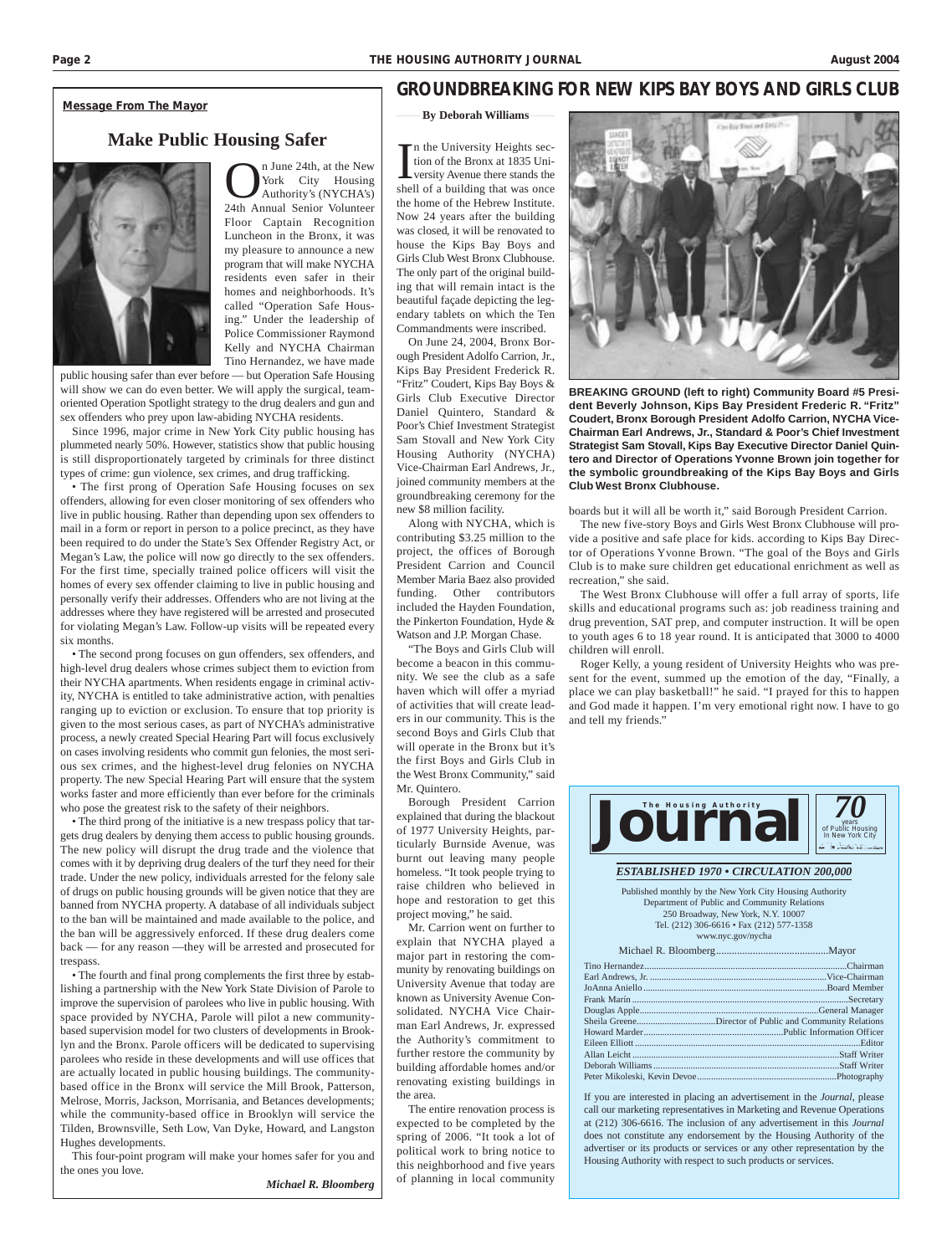#### **Moving Back to 90 Church Street**

It's been nearly three years<br>since the landmark building<br>that housed a federal post<br>office along with NYCHA t's been nearly three years since the landmark building that housed a federal post offices at 90 Church Street was closed following the tragic events of September 11, 2001. I am happy to say that after a lot of hard work, the building, which was completely cleaned and restored, has been opened once again and NYCHA staff began moving back on July 5th. NYCHA's return to this space reflects the Housing Authority's strong commitment to the Mayor's goal to revitalize lower Manhattan. NYCHA's commit-

ment is so strong in fact, that we have extended our lease on the property by five years, through August of 2024.

Altogether, 1,800 NYCHA employees who have been located temporarily in offices at 250 Broadway, 90 Fifth Avenue, and 350 Livingston in Brooklyn, as well as a number of field locations will be moving back into the building, with the last move scheduled for completion in August. The advantages of having these employees in a single location, just three blocks from NYCHA's Central Office at 250 Broadway, are obvious. NYCHA's offices will be located on eight floors of the building, and will include the Departments of Finance, Capital Projects, Asset Management, Operation Services, Human Resources, Community Operations, Leased Housing, Housing Applications, General Services, and Information Technology.

Although 90 Church Street was adjacent to both 7 World Trade Center and the Trade Center complex, the building did not sustain any structural damage during the attack. There were however, over 900 broken windows, several small fires and flooding. Debris also entered 90 Church Street through its broken windows. Early environmental testing revealed the presence of contaminants throughout the building, including asbestos, heavy metals and mold.

NYCHA made a commitment that no employee would return to 90 Church Street until it was completely clean and safe. NYCHA's concern for the health and safety of its employees resulted in extensive remediation of the entire building, not just NYCHA's offices. In fact, no other building in the area that has since reopened has undergone such extensive remediation.

Under the remediation protocol, which was developed using federal and state safety standards, with the guidance of the Environmental Protection Agency and the New York City Departments of Health and Environmental Protection, the entire interior was demolished leaving only the concrete floors and ceilings. Once the demolition was completed, all of the space from the basement to the top floor was cleaned and tested in accordance with the protocol. Every surface was then coated with an encapsulant. Samples were taken and analyzed by an independent laboratory, and if the samples did not meet the standards established by the protocol, the area was recleaned and retested.

The overwhelming majority of NYCHA staff are enthusiastic about the return to 90 Church Street. However, in an effort to address any concerns that staff may have, support services are available through the City of New York's Employee Assistance Program. Employees should feel free to contact the EAP, located at 40 Rector Street, by calling (212) 306-7660. All calls will be kept strictly confidential. Employees may also obtain assistance through New York State's Project Liberty, which provides a 24-hour mental health and referral line through LIFENET that can be accessed on the Internet at: http://www.projectliberty.state.ny.us/wheretofindservices.htm. LIFENET can also be accessed by phone at 1-800-LIFENET for English speakers and 1-877-AYUDESE for Spanish speakers.

Finally, I just want to convey my deep appreciation and thanks to everyone who was involved in this mammoth project, as well as to those employees who were forced to temporarily relocate. Hopefully you will find the new space even better than before.

*Tino Hernandez*

#### **Senior Luncheon** *(Continued from page 1)*

Spence and Director of Social Services Nora Reissig-Lazzaro, Mayor Bloomberg presented special recognition awards for volunteering efforts that went "above and beyond" to NYCHA residents Olive Pinkston of Randall/Balcom Houses in the Bronx, Feliciano Melendez of Palmetto Gardens in Brooklyn, Otilia Lara of La Guardia Houses in Manhattan, and Miguel Iraola of International Tower in Queens.

Also present was Department for the Aging Commissioner Edwin Mendez-Santiago.

Then, turning his attention to the issue of safety in public housing, the Mayor praised Chairman Hernandez, saying, "Tino really has done a spectacular job I really did make the right choice when I appointed him." He went on to describe a new, tough, fourpronged program to reduce crime in public housing and bring it even lower than the recent low levels, called "Operation Safe Housing."

"Nothing is perfect," said Mr. Bloomberg, "but we are going to make a difference. We are going to take public housing to the next step."

#### **Operation Safe Housing**

"The residents of public housing have the same right as every other New Yorker to feel safe and secure in their homes," the Mayor said. Under Operation Safe Housing, Mr. Bloomberg told the residents, parole officers will supervise parolees on-site in some developments, every sex offender will be closely monitored, eviction proceedings will be accelerated for the worst offenders, and to especially enthusiastic applause from his audience, the Mayor said that Operation Safe Housing would keep drug dealers away from public housing through a new trespass policy. Under the new policy, individuals arrested for the felony sale of drugs on public housing grounds will be given notice that they are banned from NYCHA property — and the ban will be vigorously enforced.

Before the Mayor led the dignitaries in an unhurried, handshaking, departure through the maze of tables, Mr. Bloomberg vowed to come back to the seniors to report on the progress of the program.

On the sidewalk outside of the Eastwood Manor Catering Hall, the Mayor, Chairman and the Police Commissioner met the press and announced Operation Safe Housing, while inside Ms. Reissig-Lazzaro got down to the more traditional business of the luncheon: the presentation of certificates of honor to the volun-



Scholar, Achiever and much more—that describes Quinette Johnson, a resident of Beach 41st Street Houses in Far Rockaway, Queens. She is only 16 years old, but she's not letting her age stop her from making the world stand up and take notice of her achievements. With a grade point average (GPA) of 3.50, Quinette has earned honor roll status at Far Rockaway High School's Nursing Academy. For her outstanding academic achievement, Quinette will appear in the 2005 edition of "Who's Who Among American High School Students." With a GPA like that, it's no wonder her biology teacher nominated her to attend the National Youth Leadership Forum on Medicine. Out of the 750 youths nominated for the forum, 350 were selected and Quinette was one of them. So, on July 3, Quinette will head for Phoenix, Arizona where she will join students from around the country who, like herself, have demonstrated academic excellence, leadership potential and of course an interest in a career in medicine. From July 3 to July 12, Quinette will participate in a forum on public health, medical ethics, research, and general practice, and tour hospitals, clinics and other medical facilities. Quinette will work with physicians, surgeons, researchers, scientists, and professors of medicine gaining instruction in emergency room care. In addition, she will assume an intern's role and diagnose a patient's illness, present a prognosis, and develop a treatment plan. Quinette aspires to become a neurosurgeon and plans to attend Arizona State University in the fall of 2005. According to Linda Harper (Quinette's mom) Arizona State has a great medical program. *Well, Quinette, the word 'Congratulations," really doesn't say enough for a person of your caliber. You have shown academic excellence this school year and anyone would be proud to have you as a mentor. You have what it takes to succeed in life — so, stand up and take a bow!*

*Champs*—*We are the champions!* This was probably the chant running through the minds of the winners of the NYCHA Citywide Chess Tournament. Normally between the hours of 5:30PM and 9:00PM the sounds of laughter, youth playing and everyone enjoying an evening fills the air at Rutgers Community Center, but on the evening of June 3, 2004 the atmosphere was a little different. The sounds were gone and silence reigned as ten community centers competed in the Citywide Chess Tournament. This year two community centers from each of the boroughs competed for the 2004 Citywide Chess Title. But not everyone can be a winner. This year's winners of the Citywide Chess Tournament were from the Wilson Community Center in Manhattan: Antwon Vazquez, Jerome Wilson, Devin Cobb, David Singletary, Paul Porterfield, and Dominick Miles; and from the Marble Hill Community Center in the Bronx: Jamell Collins, Troy Brooks, Megan Brooks, Ralky Reyes, Sheila Reyes, and Lucas Estrada. At the close of the tournament, the participants, wearing victorious smiles, were presented with trophies, medals and other prizes. An honorable recognition is extended to the participants of Boston Secor from the Bronx, Sheephead/Nostrand and Tompkins Houses from Brooklyn, Rutgers Houses from Manhattan, Baisley Park and Latimer Gardens from Queens, and Markham Gardens and Stapleton Houses from Staten Island. *Congratulations to everyone on a well thought out and planned victory!*

*Dreamers Graduate*—For 17 youth of the Chelsea-Elliott Houses *I Have A Dream Program*, graduation day is no longer a dream. On June 14, 2004, the Chelsea-Elliott Houses held its second *I Have A Dream* Graduation Ceremony. The graduates—all residents of the Chelsea-Elliott Houses were: Taina Andujar, Stephanie Andujar, Jamie Arroyo, Vanessa Aviles, Luis Barreto, Jaliel Burgeas, Melanie Callahan, Matthew Cintron, Jose Davis, Justin Dent-Beckett, Unisha Emanuel, Juan Fernandez, Raji Fonte, Rashawn French, Ariane Fuentes, Jillian Garcia, and Betty Gonzalez. All graduates have been accepted into universities or colleges. The *I Have A Dream Program* works with 2nd- and 3rd-graders and follows them from elementary school through their college years providing educational support and assistance. The goal of the program is to ensure that each child graduates from high school and is given the opportunity for a college education. For further information about the *I Have A Dream Program* you may contact the Community Operations Educational Services Unit at 212-427-6648. *Congratulations, dreamers! I wish you continued success.*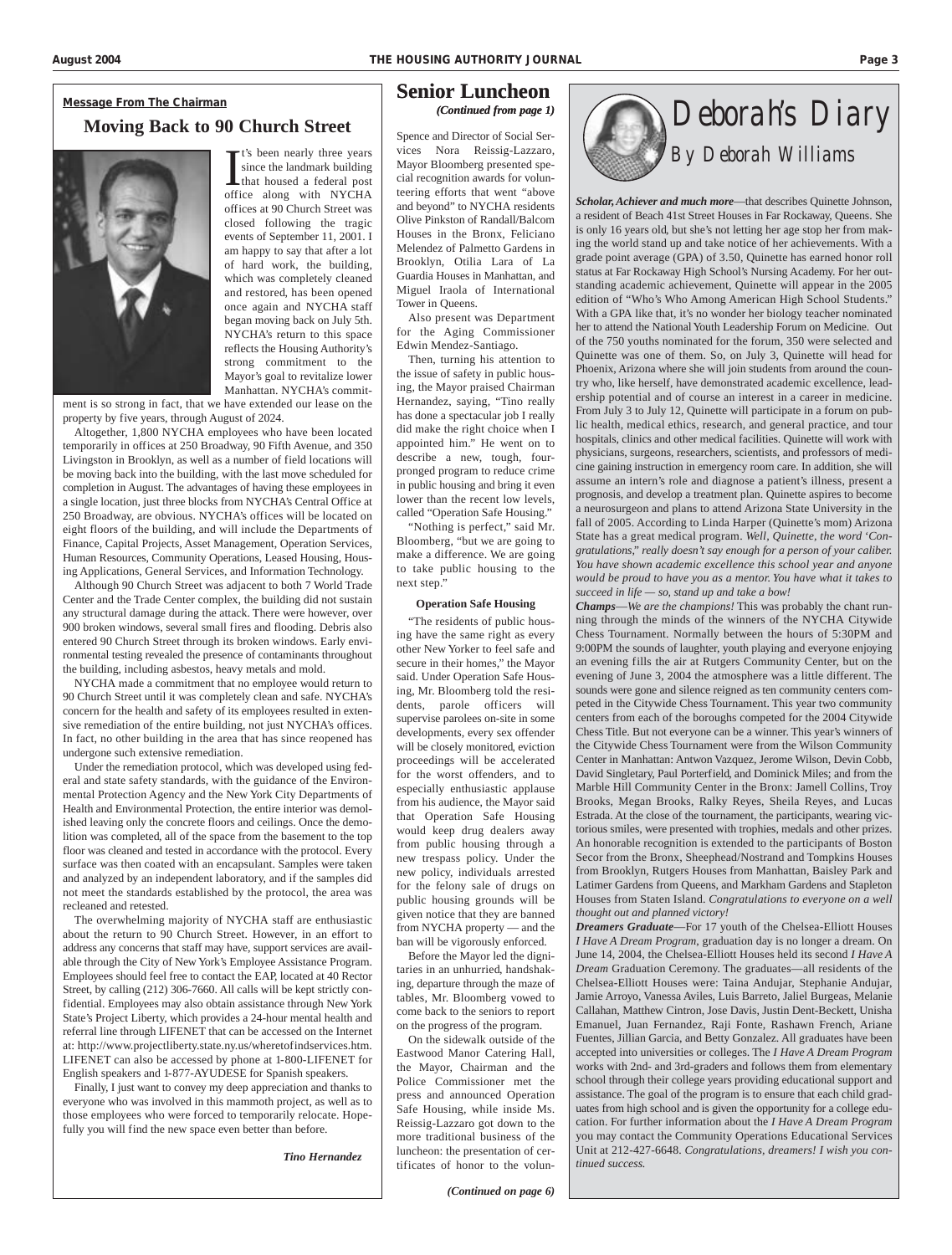#### **The NYCHA "Not Wanted" List**

In this issue we continue our editorial policy of publishing the names of individuals who have been permanently excluded from our public housing developments. Listing the proscribed persons is part of the effort to keep re n this issue we continue our editorial policy of publishing the names of individuals who have been permanently excluded from our public housing developments. Listing the proscribed NYCHA's ongoing efforts to improve the quality of life for all New Yorkers in public housing and to allow for the peaceful and safe use of our facilities. Here follows a list of the people excluded after hearings were held on April 22, and May 7, 14, and 21, 2003. **REMEMBER, IF YOU SEE ANY OF THESE INDIVIDUALS ON HOUSING AUTHORITY PROPERTY, PLEASE CALL YOUR MANAGEMENT OFFICE OR THE POLICE! THIS LISTING IS PROVIDED TO ALL POLICE SERVICE AREAS.**

| Prohibited as of April 22, 2003 |                                                                                                                                                   |
|---------------------------------|---------------------------------------------------------------------------------------------------------------------------------------------------|
| Sammy Melendez                  | Case 2071/03 formerly associated with<br>the third floor of 484 East Houston<br>Street, Wald Houses, Manhattan.                                   |
| Kazem Velez                     | Case 2169/03 formerly associated with<br>the ninth floor of 340 Cherry Street, La<br>Guardia Houses, Manhattan.                                   |
| Sonia Padilla                   | Case 2167/03 formerly associated with<br>the first floor of 51-24 Beach Channel<br>Drive, Ocean Bay (Edgemere) Houses,<br>Far Rockaway, New York. |
| <b>Jason Morris</b>             | Case 2170/03 formerly associated with<br>the fourth floor of 1725 Bruckner Blvd.,<br>Bronxdale Houses, the Bronx.                                 |
| Prohibited as of May 7, 2003    |                                                                                                                                                   |
| Josue Jimenez                   | Case 2383/03 formerly associated with<br>the sixteenth floor of 190 Marcy<br>Avenue, Williams Plaza Houses,<br>Brooklyn.                          |
| <b>Glen Williams</b>            | Case 2564/03 formerly associated with<br>the fourth floor of 41-12 Vernon Blvd.,<br>Queensbridge South Houses, Long<br>Island City, New York.     |
| Elvis Acosta                    | Case 2449/03 formerly associated with<br>the second floor of 2595 Third Avenue,<br>Patterson Houses, the Bronx.                                   |
| Solomon Rafael                  | Case 59/99 formerly associated with the<br>second floor of 791 Marcy Avenue,<br>Armstrong Houses, Brooklyn.                                       |
| John Hemingway                  | Case 2460/03 formerly associated with<br>the first floor of 41-14 12th Street,<br>Queensbridge South Houses, Long<br>Island City, New York.       |
| <b>Jose Nicole</b>              | Case 3089/03 formerly associated with<br>the eighth floor of 300 East 158 <sup>th</sup><br>Street, Jackson Houses, the Bronx.                     |
| Prohibited as of May 14, 2003   |                                                                                                                                                   |
| <b>Jamel Walker</b>             | Case 2659/03 formerly associated with<br>the sixth floor of 1455 Harrod Street,<br>Bronx River Houses, the Bronx.                                 |
| Michael Negron                  | Case 1960/03 formerly associated with<br>the third floor of 2181 Pitkin Avenue,<br>Fiorentino Houses, Brooklyn.                                   |
| Prohibited as of May 21, 2003   |                                                                                                                                                   |
| Mysowania Bradley               | Case 3428/03 formerly associated with<br>the eighth floor of 2405 1st Avenue,<br>Wagner Houses, Manhattan.                                        |
| Marvin Graham                   | Case 2732 formerly associated with the<br>second floor of 264 Lockman Avenue,<br>Mariner's Harbor Houses, Staten Island.                          |
| Kareem Mabry                    | Case 2795/03 formerly associated with<br>the third floor of 654 Kings Sixth Walk,<br>Kingsborough Houses, Brooklyn.                               |
| Heriberto Paradizo              | Case 2862/03 formerly associated with<br>the seventeenth floor of 1365 Fifth<br>Avenue, Taft Houses, Manhattan.                                   |
| Dominique Clifford              | Case 2864/03 formerly associated with<br>the fourth floor of 310 East 115th<br>Street, Jefferson Houses, Manhattan.                               |
|                                 |                                                                                                                                                   |

# **NYCHA URGES VOTER REGISTRATION**

The New York City Housing<br>Authority (NYCHA) is<br>working to bring you,<br>NYCHA's residents the informa-Authority (NYCHA) is

working to bring you, NYCHA's residents, the information you need to register to vote. Why should you register to vote? Simply, voting is one way that you can contribute to the decisions that impact on your life and your future.

Just fill out and mail (pre-paid) the Voter Registration Form inside this *Journal*, or obtain a Voter Registration Form from your Management Office or community center.

Remember, if you want to vote in an election, you must mail or deliver this form no later than 25 days before the election. The last day to register in the primary election is August 20, 2004 and the last day to register to vote in the general election is October 8, 2004. These are also the postmark dates for this form. The primary election will be held on September 14 and the General Election on November 2.

Voter registration forms can be obtained in English, Spanish, Chinese or Korean by calling, toll-free, 1-866-VOTE-NYC. The TDD number is: 1-212-487-5496. Voter registration forms can also be obtained at libraries, post offices and most government agencies. If you have questions about voter registration or how to complete the form, contact the Board of Elections, or visit: www.vote.nyc.ny.us.

## *The Chief's Corner* **Help the NYPD Fight Terrorism**

The New York City Police Department has always relied upon the assistance and support of New York City Housing Authority residents to help us combat crime and improve the quality of life in our neighborhoods and communities. Similarly, we ask for your help to detect and prevent terrorism.

You can help us by being the eyes and ears of the Police

Department. Terrorists are trained to blend in and assimilate to everyday surroundings. Past events have taught us that they often favor high population areas in urban environments as a base for operations. So, be alert and aware of everyday activities in your development and in your neighborhood. Remember, what may seem to be a small matter to you may be significant to us. Know who your neighbors are, and immediately report any suspicious activity or behavior.

**If you detect suspicious activity, we urge that you:**

- **DO NOT take direct action**
- **DO NOT confront the individual**
- **DO NOT reveal your suspicions**
- **DO record as many details as possible**
- **DO notify the appropriate authorities as soon as possible**
- **The New York City's Terrorism Hotline (toll free) is 1-888-NYC-SAFE (1-888-692-7233). All calls are kept strictly confidential.**

To some, taking an active role toward stopping terrorism may seem daunting. However, time after time, I've observed so many great undertakings that are set off by a single observation or phone call by a dedicated citizen. I've learned never to underestimate the commitment and insight of the members of our community. I'm confident that with the NYPD, NYCHA, and residents of public housing working together, we can accomplish great things.

Thank you for your continuing support and have a safe and happy summer.

*Joanne Jaffe*



**Housing Bureau Police Chief Joanne Jaffe**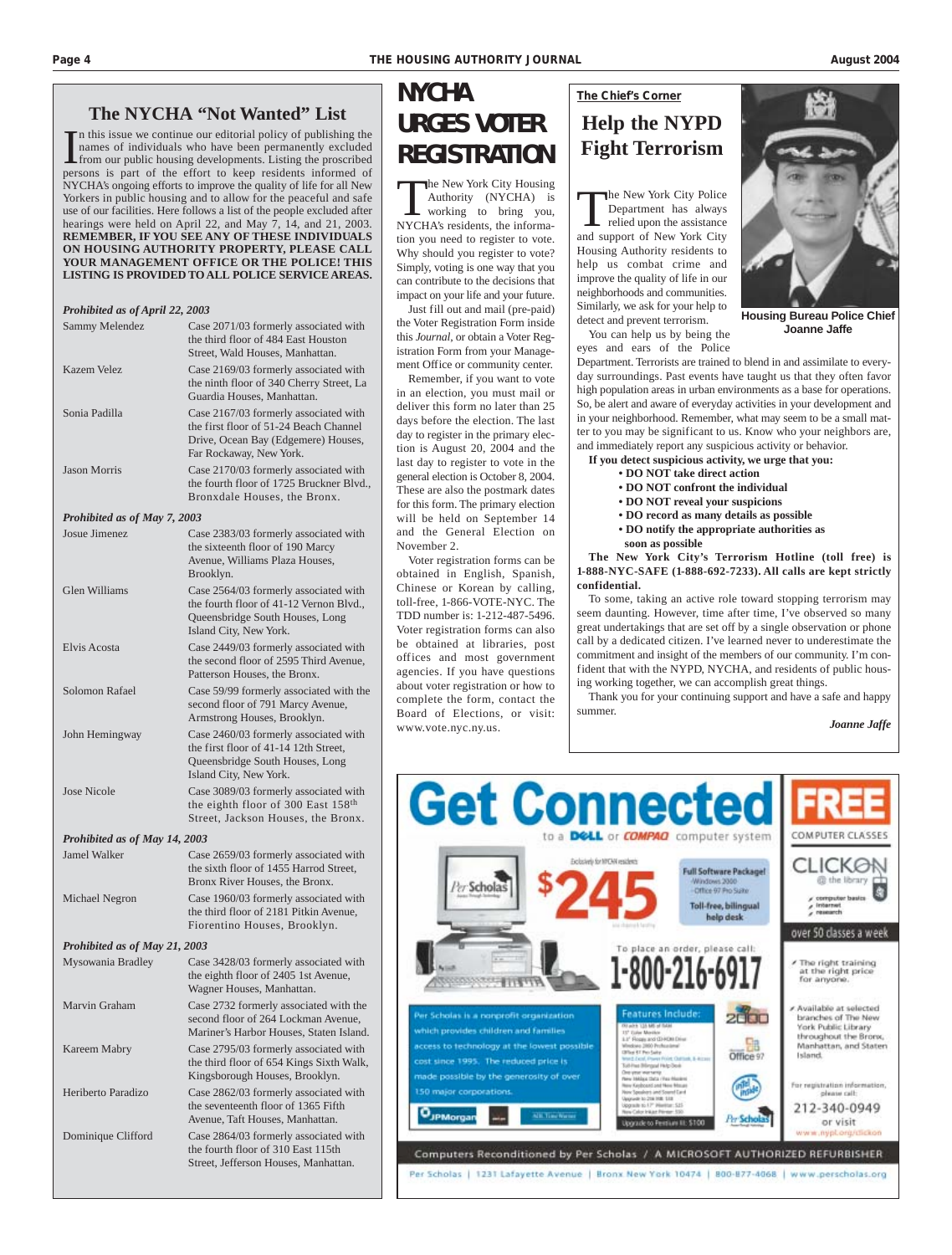# *Memorial Designer Meets with Youth*

influences that contributed to his final work: the use of water as a wall, the placement of trees, and the creation of a private place in the memorial for the families of those who perished in the attacks.

*(Continued from page 1)*

"You are looking at a piece of history," NYCHA Vice-Chairman Earl Andrews, Jr. told the young people as they studied the model of the World Trade Center site as it is being redeveloped by the Lower Manhattan Development Corporation. "Some day you might want to do this kind of work."

NYCHA's Division of Capital Projects Senior Deputy Program Administrator for New Construction and Major Renovation Efthia Tsitiridis, also an architect, told the group that being an architect can be a very rewarding profession but not an easy one. "You certainly can't expect to earn a lot of money right away," said Ms. Tsitiridis, "but there is a great deal of satisfaction."

Mr. Arad, who was born in Israel and served in the Israel Defense Forces before emigrating to the United States, teamed with landscape architect Peter Walker of California for the design of the memorial. It will be located in a field of trees that is interrupted by two large voids containing recessed pools. The pools and the ramps that surround them will encompass the footprints of the twin towers. A cascade of water that forms the perimeter of each square feeds the pools with a continuous stream. They are large voids, open and visible reminders of the absence — those same voids Michael Arad envisioned soon after experiencing the trauma of the World Trade Center attacks. Through its annual cycle of rebirth, the living park extends and deepens the experience of the memorial.

Six teenagers from each borough, all between the ages of 12 and 14, attended. The hour and a half that the NYCHA teenagers spent with Michael Arad and his fellow architects prompted many questions and much curiosity, but for the young people who were there, Mr. Arad made it clear that what an architect does is very much directed toward the future, even in the case of a memorial.

#### **SPEAK OUT AGAINST FRAUD AND CORRUPTION!**

If you or anyone in your family is aware of any fraud or corruption committed against the New York City Housing Authority ("NYCHA") by any NYCHA employee, contractor, vendor, or resident, we urge you to call the NYCHA Inspector General ("IG") at 212-306-3355 or the Department of Investigation ("DOI") at 212-3-NYC-DOI or 212-825-5959. The IG and DOI rely on NYCHA employees, residents and people who do business with NYCHA, and the public at large to report fraudulent and corrupt activity they see or hear.

# *What's happening in… Brooklyn?*

In an effort to keep NYCHA residents informed about improvements in their developments, the *Journal* runs a regular column on recently awarded modernization contracts.

#### *Brickwork Repair for Boulevard Houses*

The NYCHA Board recently approved a \$6.5 million contract for exterior brickwork repair at the Boulevard Houses in the New Lots neighborhood of Brooklyn. The contract was recommended to D&A Construction. The contract provides for installing new horizontal expansion joints at every floor, replacing brickwork, replacing metal railings at roofs and other related work for 19 buildings at Boulevard Houses.

Boulevard's 18, six to 14-story residential buildings, and one non-residential building are located on approximately 26 acres of land. Completed in 1951, Boulevard is home to approximately 3,080 residents.

#### *Replacement of Fuel Oil Tanks at Brownsville Houses*

The NYCHA Board recently approved a \$637,000 contract for the replacement of fuel oil tanks at Brownsville Houses in Brownsville. The contract was recommended to UTB-United Technology, Inc. The contract provides for the removal and disposal of two 30,000 gallon underground fuel oil storage tanks. It also provides for furnishing and installing two 25,000 gallon double wall fuel oil storage tanks and related work.

Brownsville Houses' comprises 27, six and seven story buildings located on nearly 19 acres of land. Completed in 1948, Brownsville is home to more than 3,700 NYCHA residents.

#### *Kitchen/Bathroom and Other Renovations For Marlboro Houses*

The NYCHA Board recently approved a \$16 million contract for the renovation of kitchens and bathrooms, apartment modification, gas piping and other plumbing work at Marlboro Houses. The contract was recommended to V.C. Vitanza Sons Inc.

Completed in 1958, Marlboro Houses is home to approximately 4,100 NYCHA residents living in 28, seven to 16 story buildings in the Gravesend section of Brooklyn.

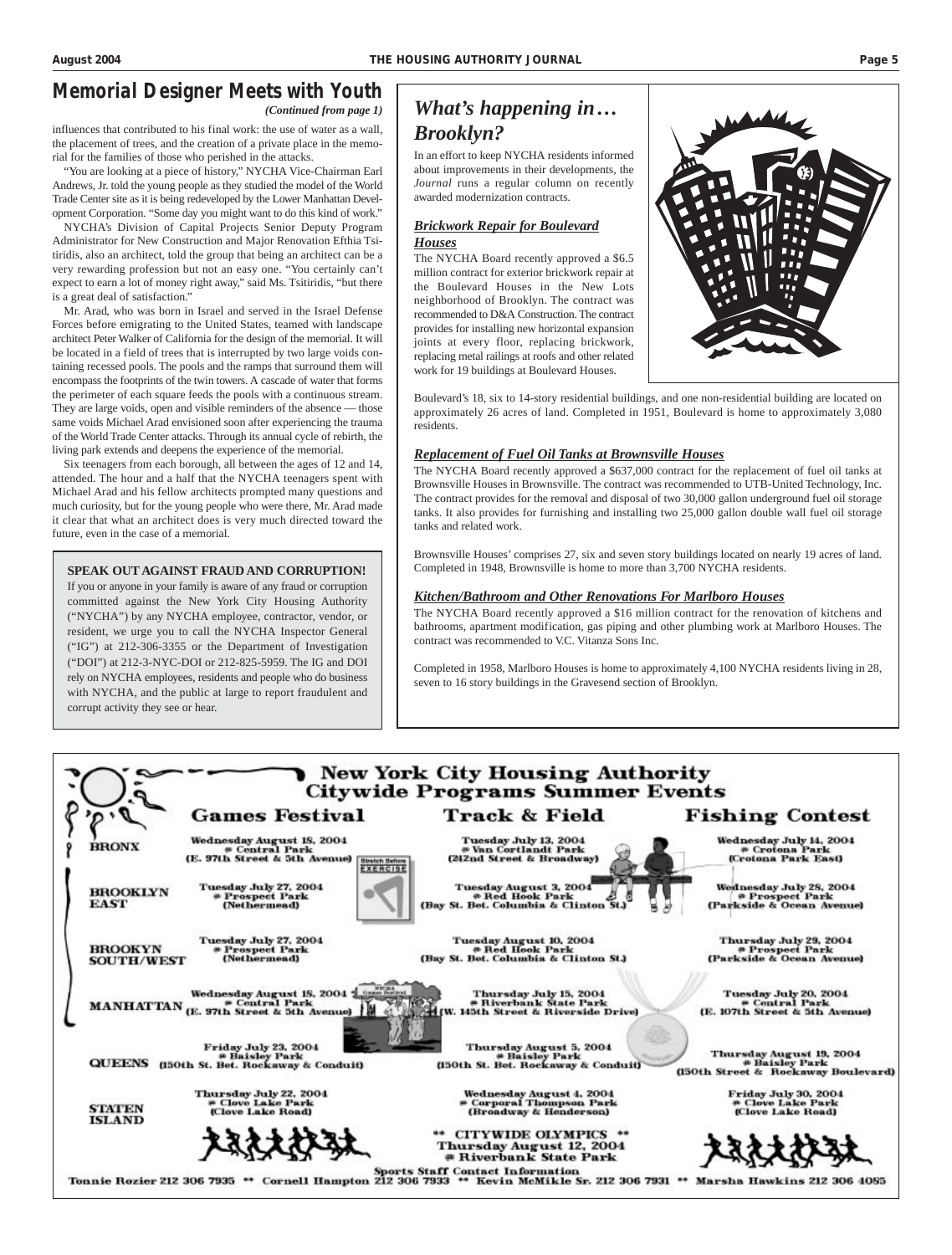#### **H&R BLOCK**



## Learn about taxes.

Don't risk getting penalized or pay too much at tax time. An income tax course from H&R Block teaches you everything about the ever-changing tax laws and covers everything from completing a basic 1040 to handling complex schedules.

For more information or convenient times and locations,

## Call 1-800-HRBLOCK or visit hrblock.com



**APPRECIATION Senior Resident Advisors from Manhattan joined other NYCHA staff for this photo at the 24th Annual Senior Volunteer Luncheon held at the Eastwood Manor Catering Hall in the Bronx on June 24th. Shown here are (left to right) Assistant Deputy General Manager for Support Services Peter Cantillo, St. Nicholas Houses Service Coordinator Owen Devonish, Bethune Gardens Senior Resident Advisor (SRA) Shirley Michael, UPACA SRA Annie Read-Bailey, Gaylord White SRA Inez Cruz, Meltzer Houses SRAs Shang Xu and Madeline Harvey, Director of Social Services Nora Reissig-Lazzaro (center), Chelsea Houses SRA Caron Townes, Manhattan Borough Director Carolyn Jasper, Deputy Administrator Laurie Archer, Manhattan Social Services Administrator Pat Paisley, SRA for LaGuardia Addition Elizabeth Chan and SRA for Sondra Thomas Apartments Adrianna Celleri.**

## **Barbecues and Picnics On NYCHA Grounds**

Any resident who wishes to have a barbecue or picnic should check with their Management Office to make sure the development has a picnic and barbecue area. NYCHA has received a number of complaints from residents about barbecues and picnics being held in unauthorized areas on development grounds. Picnic areas are not available in all developments. All residents *must* follow the procedures listed below.

Residents may use designated picnic and barbecue areas in those developments where they are available from May 1 to September 30 between the hours of 10 AM and 8 PM.

Authorization to use a picnic area must be obtained by the lessee from his or her Management Office by filling out the "Request to Use Picnic Area" form and submitting it to the Management Office at least 10 days in advance of the requested date. The Management Office must respond within two days of receiving the request. Upon approval of the request, the requester will be issued a picnic area key on the day of the picnic, or on the business day before if the picnic is on a weekend or holiday, along with a copy of the request. The picnic area key must be returned the first business day after use.

The following regulations also apply:

- —The resident must keep a copy of the "Request to Use Picnic Area" form available during the picnic to show to a police officer upon request;
- —Only permanently installed charcoal grills may be used in the barbecue area;
- —Open or campground fires are not permitted;
- —The resident must make sure that the gates remain open when the picnic area is in use;
- —The resident will be responsible for the conduct of all family members and guests, and for the supervision of minors;
- —Alcoholic beverages are not permitted;
- —The resident must connect a garden hose to the water supply spigot or maintain a 16 quart pail of water within reach of the barbecue grill;
- —Barbecue grills must be under the continuous care and direction of a person who is at least 18 years old from the time the fire is lit until it is extinguished; and
- —The resident must provide all necessary equipment to properly clean the picnic area and must clean the picnic area after each use, which includes disposing of all trash and extinguished charcoal in the proper receptacles (enclosed metal containers or drums).

So, enjoy the rest of your summer and remember to cooperate with these regulations so that picnic and barbecue areas, as well as the rest of NYCHA's grounds, stay in good shape, and ready for others to enjoy.

## **Senior Luncheon** *(Continued from page 3)*

teers. The volunteers were thanked by NYCHA Board Member JoAnna Aniello and Secretary Frank Marín. Citywide COP Chair Gerri Lamb showered the volunteers with appreciation and the musical framework that began with Carrie Payne's rendition of the National Anthem was completed by the incomparable NYCHA Senior Chorus under Ms. Payne's direction.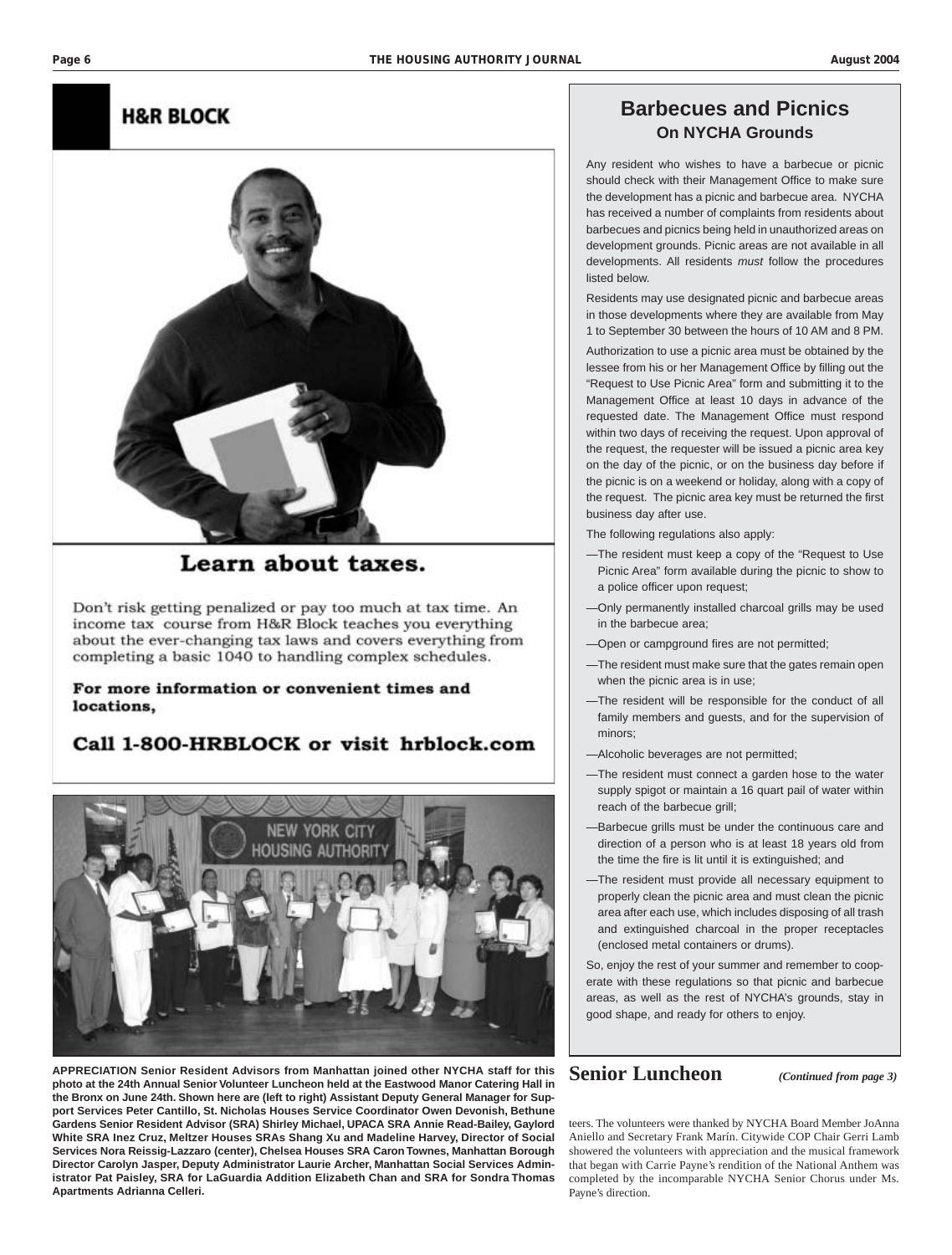



# **EMAIL. QUARTERLY REPORTS.** ERENCE CALLS. YOUR THIRD CUP OF COFFEE

It takes a lot of energy to get ahead. It's become part of our daily lives. Imagine how much energy it takes to keep our laptops, cell phones and PDAs charged and ready to do business. With New York's growing economy, New Yorkers will use more energy than they did last summer. That's why Con Edison is investing billions over the next 5 years to keep our system in sync with the growing demand.

#### THE POWER BEHIND EVERYTHING YOU DO.

To learn more about our infrastructure and plans for the future, visit www.conEd.com 62004 Comprisioned Editors Company of New York, Inc., Ad: Amult Group

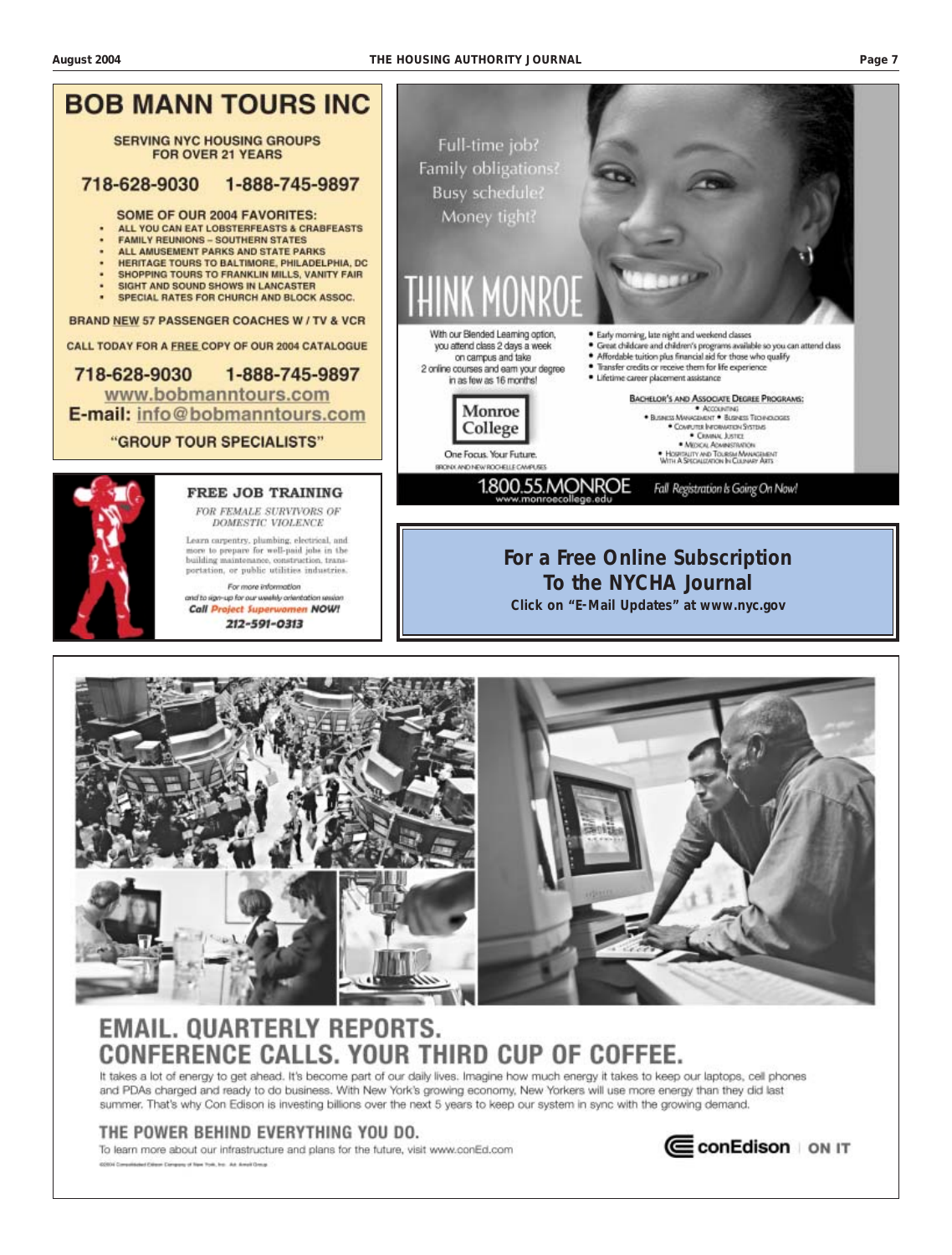"Hostos has really helped me focus on my educational goals."

> **Marie Morales '06 Hostos Student & NYCHA Resident**

"Hostos works with me to juggle family, work and school."

> -Fafi Britton '04 **Hostos Student & NYCHA Resident**

# **7097109** community college

**Financial Aid available. Childcare services.** 

**Career placement.** 

All you need is a GED or HS Diploma.

**Apply TODAY!** 



**Hostos Community College** O **Office of Admissions** 500 Grand Concourse, Bronx, NY 10451 718.518.4405 www.hostos.cuny.edu

> 2 **Bx19** 5  $Bx1$ 4

Bus or Subway to 149th Street & Grand Concourse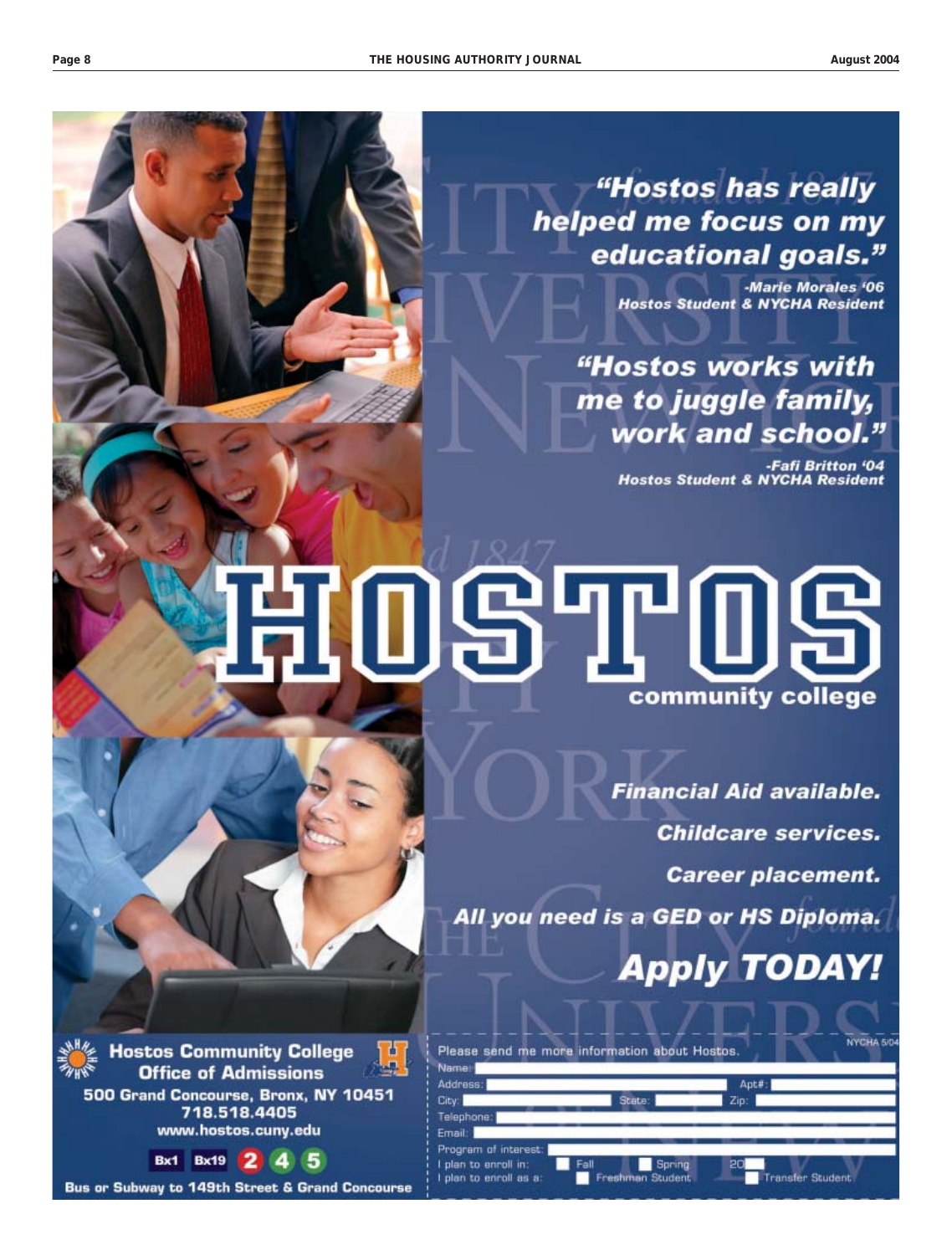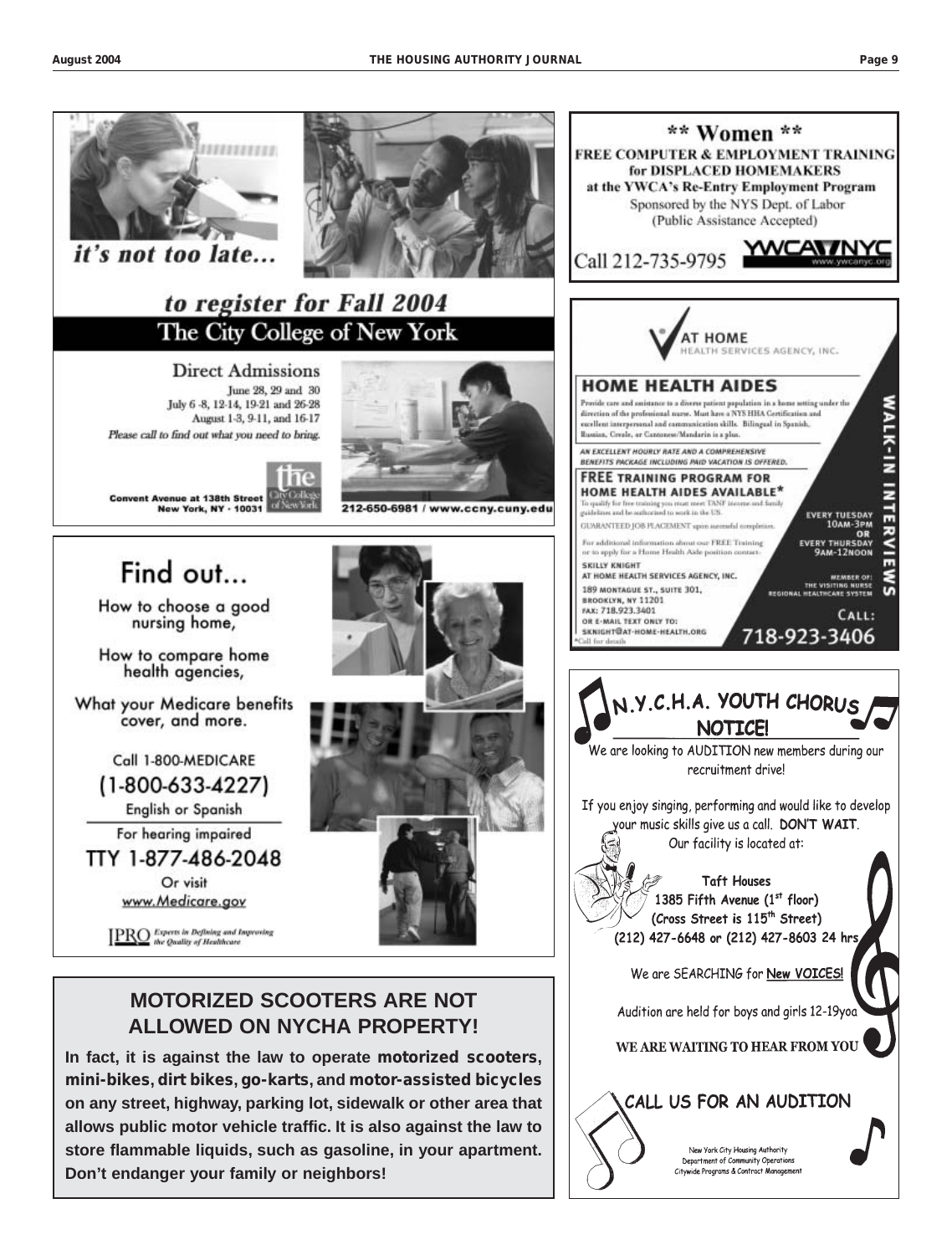August 2004

# Why pay for non-prescription drug items when Healthfirst offers up to \$400 worth for FREE?

# "I use my Pre-Paid Pharmacy Card to receive FREE non-prescription drug items."

Alonzo White, Healthfirst Member

If you are eligible for Medicare and Medicaid, the Healthfirst LIFE IMPROVEMENT PLAN offers you a Pre-Paid Pharmacy Card with up to \$400 of non-perscription drugs for \$0 plan premium. Additional benefits include:

- $\sqrt{\ }$  No referral required to see a physician specialist
- $\sqrt{\ }$  \$0 for all dental services

Call Healthfirst at

- $\sqrt{\ }$  FREE home safety assessment
- $\sqrt{ }$  Up to \$500 in home safety items
- $\sqrt{ }$  FREE car service to and from your doctor

1-877-237-1303



Benefits that work for you.

TY 1-800-662-1220 to schedule a face-to-face appointment and receive your **FREE Pill Timer!** 



\*Up to \$100 for non-prescription drugs per quarter using the pre-paid pharmacy card.

Healthfirst is a health maintenance organization that has a Medicare Advantage (formerly Medicare + Choice) contract with the Centers for Medicare and Medicaid Services (CMS). Healthfirst Medicare Plan is available in the Bronx, Brooklyn, Manhattan, Queens and Staten Island.

@2004 HF/Management Services, LLC.

MKT04.23 04/04